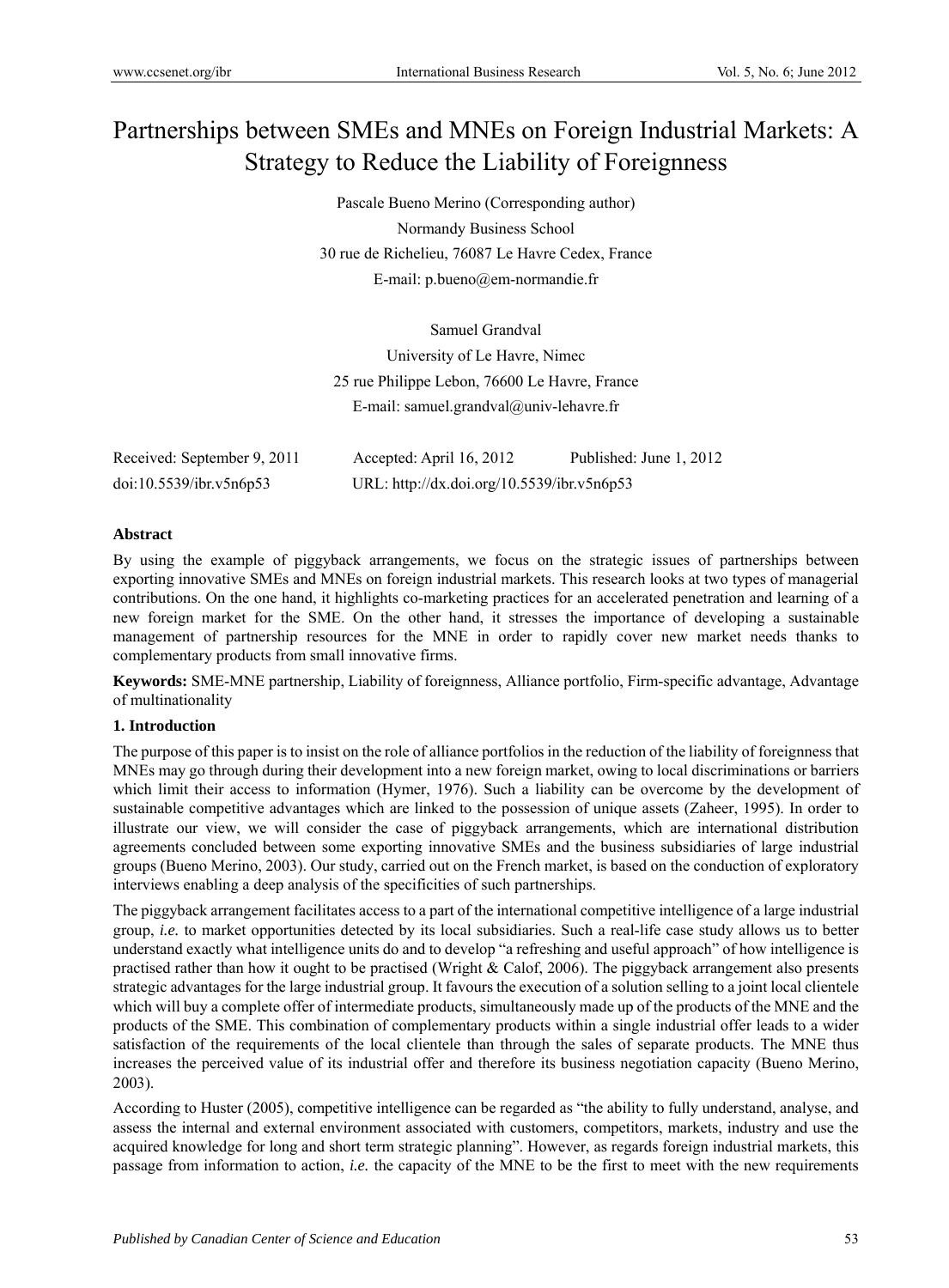identified by its local subsidiary, is very often conditioned by the immediate access to complementary external resources, particularly when this involves solution selling on a foreign market.

Competitive intelligence, may we recall, has a praxeologic vocation: it is necessarily directed towards action. Calof and Skinner (1999) have specially insisted on this praxeologic vocation: "Competitive Intelligence is actionable recommendations arising from a systematic process involving planning, gathering, analysing and disseminating information on the external environment for opportunities, or developments that have the potential to affect a company's or country's competitive situation". This capacity to go from the knowledge of a market opportunity to its fulfilment will depend on the capacity of the MNE to quickly find innovative partners likely to complete its industrial offer. Putting in place of a sustainable management of partnership resources improves under these conditions the actionable character of the competitive intelligence generated by the large industrial group.

This article will be organised in four parts. First of all, we will present the main concepts retained within the scope of this research (part 2) as well as the methodology of investigation (part 3). Then, we will submit for analysis and discussion the piggyback arrangement which is a specific form of symbiotic marketing (part 4). We will initially emphasise the strategic advantages of the piggyback arrangement for the MNE in the reduction of the liability of foreignness. We will subsequently study the role of trust in the efficacy and the viability of the piggyback arrangement. Last but not least, by way of conclusion (part 5), we will simultaneously consider theoretical and managerial contributions and the limitations of our work.

### **2. Conceptual Aspects**

### *2.1 Alliance Portfolios: A Strategy to Overcome the Liability of Foreignness*

According to Hymer (1976), MNEs may experience difficulties in the implementation of their internationalization strategy owing to barriers which limit their access to information (linguistic, cultural, sectorial, etc.) or discriminations by government, consumers and suppliers in the host country. Some studies have revealed the existence of a "liability of foreignness" at the beginning of their internationalization process via foreign direct investment (Zaheer, 1995; Zaheer & Mosakowski, 1997; Miller & Parkhe, 2002; Mezias, 2002; Johanson & Vahlne, 2009). SMEs also know this problem (Lu & Beamish, 2001, 2004, 2006; Majocchi & Zucchella, 2003). For Zaheer and Mosakowski (1997), the liability of foreignness arises mainly from the foreign firm not being sufficiently embedded in the information networks in the country of location. More precisely, the liability of foreignness can be defined as the costs of doing business abroad that result in a competitive disadvantage for a subunit. That is to say, all additional costs a firm operating in a market overseas incurs that a local firm would not incur (Zaheer, 1995). The degree of liability of foreignness influences the market entry strategy (Chen *et al.*, 2006).

This disadvantage can be overcome by the development of compensation mechanisms. According to Zaheer (1995), to reduce the liability of foreignness and compete successfully against local firms, MNEs need to provide their overseas subunits with some specific-firm advantages, often in the form of organizational or managerial capabilities. The liability of foreignness can be offset by the possession of unique assets which will constitute some superiors sources of sustainable competitive advantages over local firms. For Nachum (2003), firm-specific advantages arise from the possession of certain intangible assets or capabilities such as patents, trademarks, and management skills. These are the mechanisms that foreign firms use to compensate for the lack of access to local resources and for the additional costs associated with doing business abroad.

Nachum also insists on the advantages of multinationality. These advantages are linked on the ability to coordinate multiple and geographically dispersed value-added activities, to access resources in different locations, to obtain information from multiple environments, to spread risk, and to benefit from economies of scale and scope arising from large-scale production. The advantages of multinationality depend notably on the intensity of the internal linkages between the MNE and its subsidiaries: "The access of affiliates to the stock of information and commercial knowledge possessed by the network of the organization of which they are part provides them with considerable advantage over indigenous firms, who are deprived of such sources of information." (p.1206).

Seeking recourse to alliance portfolios may be an efficient way to create value (Lavie, 2008) and to overcome the liability of foreignness by the development of compensation mechanisms. The ability to manage a portfolio of external resources can be assimilated to an intangible capability at the origin of a competitive advantage. For Gulati (1999), a firm's alliance network can be thought of as an inimitable and non-substitutable resource as well as a means to access unique capabilities. The stability of the interorganizational cooperation is therefore principally linked to the motivation of each partner and the climate of mutual trust, influenced in particular by relational proximity, in other words by the frequency of contacts between the partners. Owing to its tacit and inimitable nature, trust, according to Barney and Hansen (1995), may constitute a relational asset at the origin of a sustainable competitive advantage. The sustainability of the competitive advantage thus obtained implies that there is an active management of this relational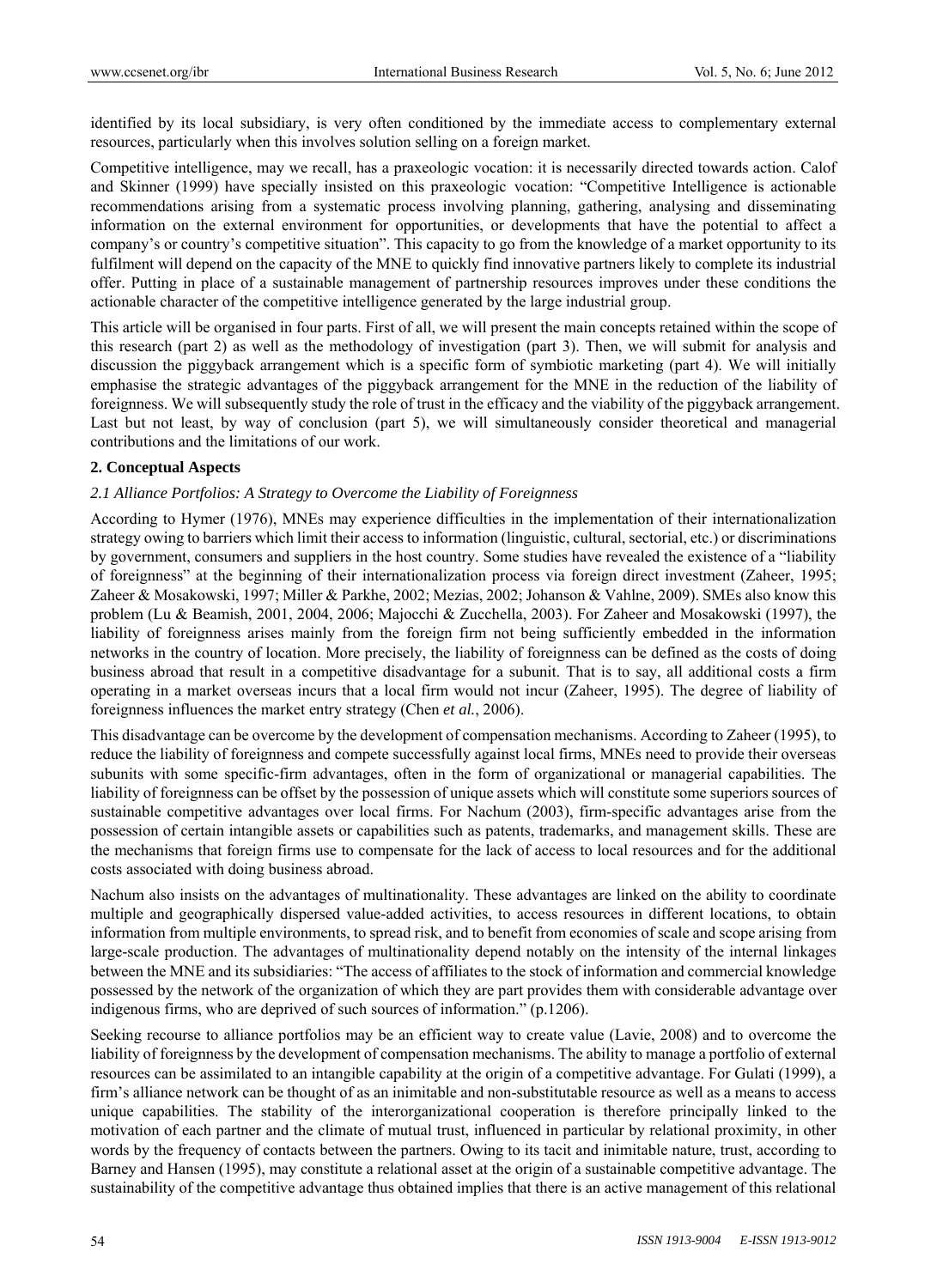asset. This active management will simultaneously concern two aspects: the quality of the relation and the complementarity of the skills. The existence of mutual interests does not suffice for explaining the stability of the cooperation over time. It is also influenced by the quality of inter-personal relations.

## *2.2 Characteristics of the Piggyback Arrangement: A Form of Symbiotic Marketing*

Symbiotic marketing (Adler, 1966; Varadaradjan & Rajaratnam, 1986) points out the interorganizational collaborations earmarked for optimising the downstream links of the value chain: marketing, sales and client services. This specific form of interorganizational cooperation has been the subject of various works: one thus speaks indifferently of "co-marketing alliances" (Bucklin & Sengupta, 1993), of "selling alliances" (Brock Smith, 1997; Brock Smith & Barclay, 1997), or even of "lateral partnerships" (Morgan & Hunt, 1994). The piggyback arrangement is a form of symbiotic marketing owing to the absence of the input/output link between the partners (Bueno Merino, 2003). As opposed to the relations between a sub-contractor and a contractor (*i.e.* wherein the semi-finished product of one is integrated in the production of the other), both partners, the exporting SME and the local subsidiary of the MNE, do not maintain any vertical relations. This involves an agency relationship and not a vertical relationship characterised by a transfer of property rights from the supplier to the client. Moreover, the piggyback arrangement is concluded between non-competitor companies. The products earmarked for the same client segment should be complementary during the partnership relationship in order to avoid any risk of cannibalization of the offer.

Piggyback arrangements are formalised by commercial agent contracts signed with one or several distribution subsidiaries and characterised by mutual exclusivity. They generally come about in response to new requirements expressed by the foreign clientele and identified by a distribution subsidiary of the MNE. The local subsidiary explores the market on behalf and for the account of the exporting SME, negotiates with the foreign client and takes care of order taking. Thanks to the flow of information originating from the representation activity of the local subsidiary, this partial outsourcing of the distribution activity facilitates its quick penetration into the foreign market. The SME does not outsource the entirety of the activities constituting the distribution link. As per the terms of the contract, it should take charge of post-contractual operations, *i.e.* the operations related to the execution of the sales contracts signed with foreign clients. The exporting SME takes charge of billing, administrative and custom formalities, delivery of the products, and technical assistance of the foreign client. The SME therefore only seeks recourse to the "transactional channel" (Bowersox *et al.*, 1980) from its partner, made up solely of information flows (information from the SME on the foreign demand, information from foreign clients on the SME's offer, contract negotiations, etc.), as opposed to the "logistic channel", made up on its part by physical flows generated by the operations pertaining to routing and processing of products (transport, storage, packaging, etc.).

Contrary to the small independent business intermediary, the MNE can vouch for a wide geographical distribution of the SME's product by multiplying the number of commercial agent contracts signed with the SME. Within the scope of marketing an innovative niche product, this wide-scale distribution is all the more justifiable. The piggyback arrangement allows the exporting SME to save on transaction costs related to the search of an independent local intermediary competent in technical matters. For example, an export manager noted: "*For a niche product, it is necessary to refer to a real expert. We were in need of a competent relay. […] For a small enterprise, Germany is a distant market.*" Seeking recourse to this partnership facilitates rapid introduction of the SME's products on the foreign market and allows the lifting of three kinds of barriers at entry: linguistic, cultural and sectorial. Consequently, the transaction costs linked to the search for new foreign industrial clients (prospection costs and negotiation expenses) are also minimised. In this fashion, the exporting SME saves on expenses related to travelling, translation, study of the foreign legal system, drawing up of contracts, etc. The piggyback arrangement also entails very few specific investments. The partners benefit from the already existing assets: the local sales force of the industrial group as well as the technology of the SME. The joint objective is to make a new product available as quickly as possible to the foreign clientele. Unrecoverable costs are in fact restricted to expenses relating to relational proximity generating trust.

### **3. Data and Methodology**

In order to collect our data, we conducted several case studies which allowed an in-depth exploration of an inter-organizational practice which is rare and which has hardly been studied in the past. Field research, which is defined as an in-depth study of real-world phenomena through direct contact with the organizational participants, provides more than mere descriptions of practice. It is "especially effective for building theory, particularly through early, exploratory investigations where the phenomena are not well understood and where the relevant variables and relationships might not even be identified or conceived of yet" (Merchant & Van der Stede, 2006). It yields new ways of classifying phenomena, richer explanations of why or how certain phenomena occur.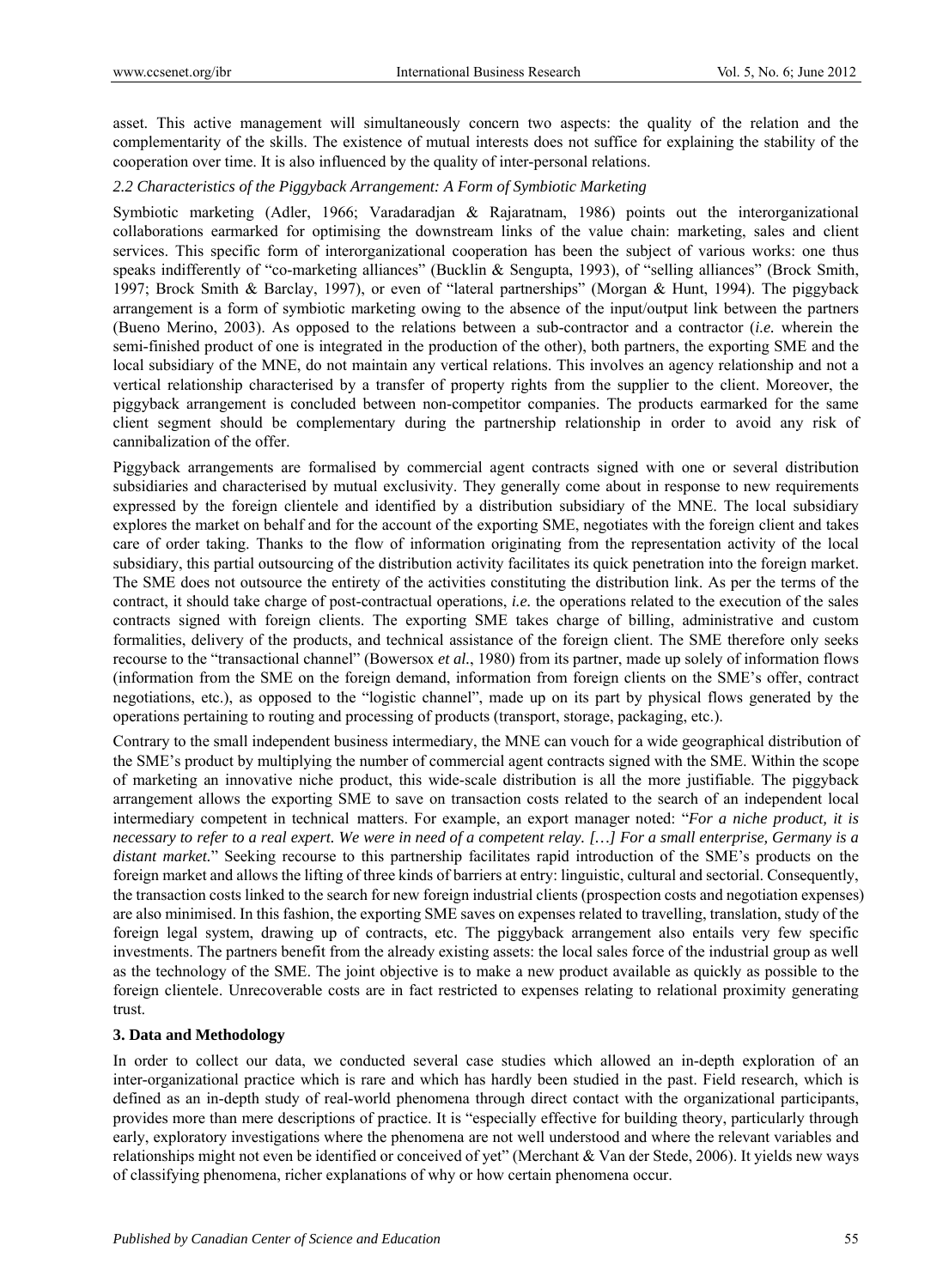Two MNEs and four French exporting SMEs of the same nationality participated in our study. These enterprises belong either to the field of chemical industries or metallurgical industries. The foreign markets targeted by the piggyback arrangements under study are located in Europe (Germany, Poland, Hungary, etc.) or in farther removed economic zones (China, Japan, Russia, etc.). In order to evaluate the pertinence of our primary data, we have triangulated them with our internal (analysis of the contents of a standard piggyback arrangement contract) and external (export-related trade press) secondary data. Furthermore, we proceeded with a repetition of a part of our exploratory interviews and a second reading of the cases by the respondents. In the majority of the cases, we conducted several semi-direct interviews with each interviewee: structured guides were drawn up for taking up a series of themes that were defined beforehand.

Considering the rarity of previous works, our research study is above all exploratory in nature. We have favoured the internal validity of our results (pertinence and exactness) over their external validity (level of generalization). In order to justify the internal validity of our results, we must emphasise the characteristics of our sample:

- The piggyback arrangement is practised regularly in France by only two large industrial groups: *Rhodia* (300 arrangements; 70 business subsidiaries abroad; 80 countries covered) and *Pechiney/Alcan* (250 arrangements; 40 business subsidiaries abroad; 65 countries covered). Both these groups accepted to respond to our various interrogations. Created on 1st January 1998 and stemming from the bringing together of chemistry, fibre and polymer-related activities of *Rhône-Poulenc*, the *Rhodia* group is one of the world leaders of specialised chemistry. It became emancipated in October 1999 after the creation of *Aventis* (*Sanofi-Aventis* in 2005) whose activity is devoted to the life sciences (pharmacy, animal and plant health). The *Pechiney* group henceforth belongs to the Canadian group *Alcan* ever since December 2003.
- We simultaneously questioned MNEs as well as innovative SMEs: this composition of our sample paved the way for a cross-sectional analysis of viewpoints. The cross-sectional analysis accelerated the process of "theoretical saturation" (Glaser & Strauss, 1967). The impression that the last unit of observations was not really getting us any new elements came up quite fast. The cross-sectional analysis of viewpoints enabled us to respond to a great number of interrogations that were in our mind.

As we mentioned above, only two MNEs have developed a piggyback arrangement portfolio in France and created an ad hoc structure to manage them. The piggybacking strategy is also practiced by a small number of French exporting SMEs: only a few hundred out of 88000 exporting companies with less than 250 employees in 2008 (Note 1). Indeed, this strategy is dedicated primarily to SMEs which have designed an innovative niche product. Consequently, the piggybacking strategy is characterized by a very low frequency of observation. Moreover, the practice is not really mediatized and the piggyback arrangement portfolio composition is kept confidential since MNEs need to protect "the inimitability of their alliance network" (Gulati, 1999). For all these reasons, it remains difficult to use statistical techniques as a research method.

### **4. Empirical Findings and Discussion**

### *4.1 Managing a Portfolio of External Resources: A Firm-specific Advantage for the MNE*

Competitive intelligence facilitates the detection of new opportunities in foreign markets. Going from information to action is very often conditioned by access to external complementary resources. This is particularly so in industrial circles where it involves solution selling to local clients. Seeking recourse to already existing innovative products allows reduction of the response time of the new requirements detected on foreign markets. The capacity of the MNE to be the first to meet with these new requirements will depend on its capacity to rapidly find innovative partners who are likely to complete its industrial offer. The canvassing of potential partners takes some time. The existence of a slack of partnership resources at the disposal of the large group then assumes its full importance. This surplus of resources is linked to the ability of the MNE to coordinate on an international scale some partnership monitoring practices. By facilitating access to external complementary resources, partnership monitoring improves under these conditions the actionable character of the competitive intelligence generated by the MNE. According to our interviewees, taking part in specialized fairs (sectorial or export exhibitions) is an efficient way to identify some potential partners.

The piggyback arrangement is an inter-organizational practice set in place in order to favor the execution of a solution selling on a foreign market. The solution selling denotes the joint sale of products manufactured by various companies. This makes it possible to meet with the client requirements with a much wider scope than through the sale of separate products. The respective suppliers temporarily join forces with one another in order to meet with the requirements of the same clientele (Eades, 2004; Bosworth, 1995). The business synergy originating from the temporary association of two independent activities (earmarked however for the same client segment) permits value creation for each supplier. This solution selling, by allowing for a wider satisfaction of the foreign client through the combination of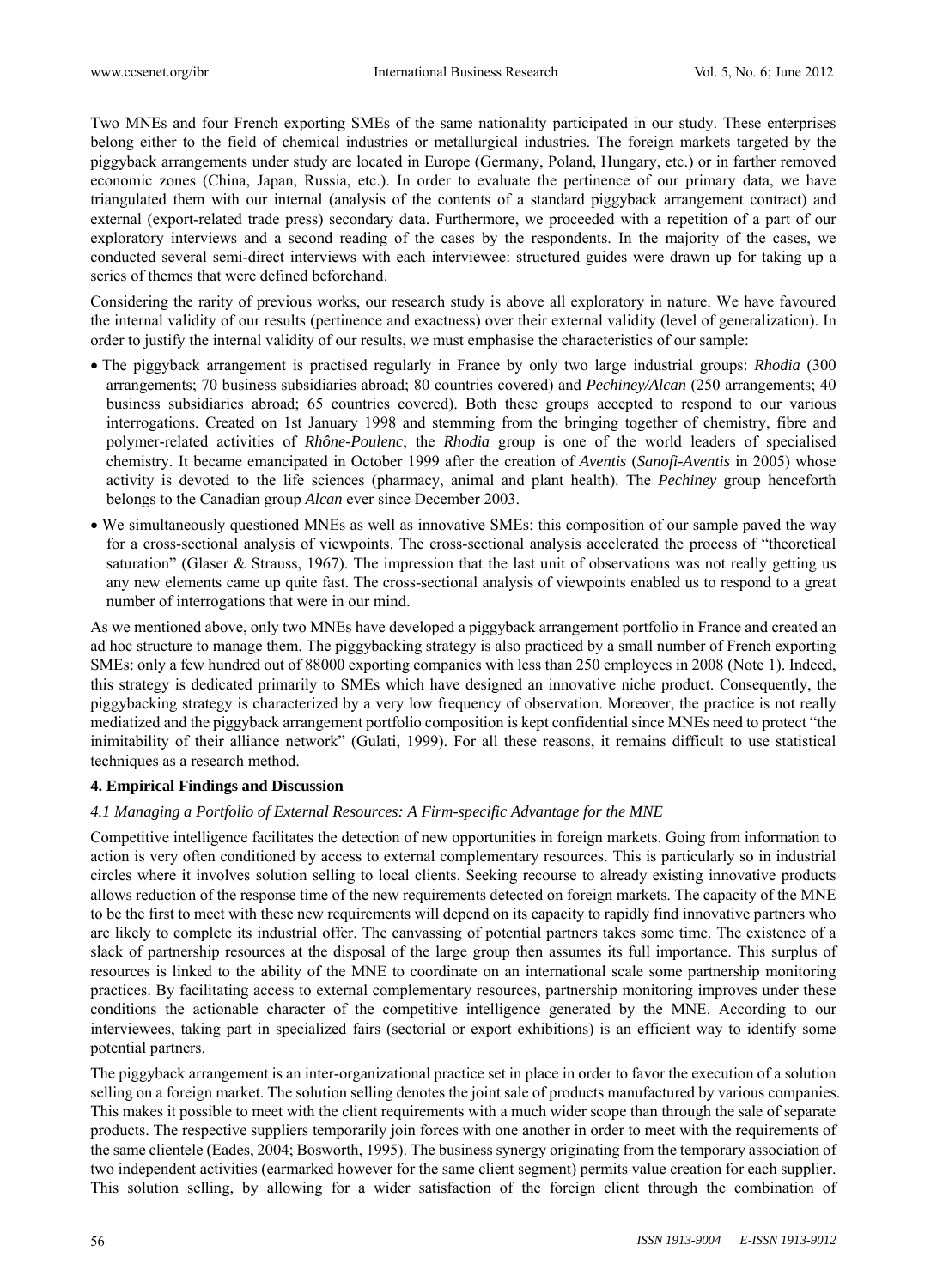complementary products, facilitates the implementation of a consumer-oriented strategy. The piggyback arrangement enables MNE to get quickly adjusted to technological changes by allowing the revitalization of its industrial offer through the integration of innovative products designed by outside economic entities. It also makes it possible to achieve economies of scale through increase in the number of products marketed by the local subsidiaries of the major group: "*The profitability of the subsidiaries is improved by the reduction in fixed unitary costs* (Rhodia spokesperson)".

The proposal of an overall offer allows to build customer loyalty from among the existing clientele or else to win over new clients who will simultaneously buy the SME's products and the products of the MNE. By proposing a solution to its foreign industrial client, *i.e.* a complete offer of intermediate products, the MNE improves the perceived value of its offer and therefore its business negotiation capacity. For example, Rhodia spokesperson declared: "*The piggyback comes within the scope of the group's business strategy. The idea is to improve the marketing impact by offering a solution to the clientele that is to say a complete range of products, which tends to do away with price wars*." This value creation enables the MNE to limit the risk of discrimination by consumers (Hymer, 1976) at the beginning of the internationalization process. It also justifies the choice of the piggyback arrangement, by the SME, as a way to enter a new international market. According to Pan (2004), consumer-related factors shall be the most important criteria in selecting partner prior to adopt other factors into consideration such as partner-related factors and task-related factors: "International strategic alliance, as part of the firm's strategic decision, shall be formed and managed to serve for the ultimate mission, customer satisfaction."

*4.2 Managing an Electronic Distribution Platform: An Advantage of Multinationality for the MNE* 

At the end of 2003, just before its takeover by the Canadian company *Alcan*, the *Pechiney* group decided to interconnect the entirety of its export subsidiaries in order to optimise the marketing potential of new products, the group's products, and the products designed and manufactured by innovative complementary SMEs. Our interviewee noted: "*The creation of an electronic platform will favor the synergy between agencies*. *Our strength lies in our physical presence worldwide.*" The group is also gradually putting in place on-line piggyback arrangement-related actions which consist in multiplying computerised exchanges between the local subsidiaries located abroad, between subsidiaries and mandator companies, and between subsidiaries and industrial clients. This new electronic organization makes it possible to improve the efficiency of the competitive intelligence system set in place for managing the piggyback arrangement portfolio of the large group. It meets with several objectives:

- *Electronic listing of the products marketed by the group.*
- *Distant learning of local agencies*: educating the local sales force about the technical characteristics of the SME's product can henceforth be done on-line through electronic transmission of fact sheets.
- *Making available of sales visit reports on the site*: local subsidiaries can henceforth supply a business development statement online.
- *The creation of a forum*: this forum aims at favoring dialogue between local agencies at the time of the assesed marketing potential of a new product.

The interconnection of the 40 export subsidiaries of the MNE improves the flow of information and therefore the identification of new opportunities in foreign markets: "*This also involves tapping a market competence. The technology watch of the group, through its local relays, permits identification of new product-market pairings which do not necessarily belong to the 40 business units of the enterprise. With this hypothesis, we scout for the appropriate product competence and we take charge of its marketing in various ways: agency contract, trade, joint-venture, etc.*" The MNE thus mobilizes the production of know-how of an outside entity. "*This type of project management is facilitated by our electronic organization.*" It rests on the effectiveness of the international information network of the industrial group: "*We mobilise our network of experts specialised per sub-market and tasked with detecting new business opportunities.*" The creation of an electronic platform enables the MNE to intensify the internal linkages and to compensate the liability of foreignness via the strengthening of the advantages of multinationality.

#### *4.3 The Role of Trust and Communication in the Piggyback Arrangement Management*

Owing to the absence of the input/output link between the partners, the stability of the piggyback arrangement is principally dependent on the existence of a climate of mutual trust. The works carried out in the matter of symbiotic marketing particularly insist upon the following specificity: the absence of the input/output link renders the symbiotic cooperation more fragile, more inter-personal and more voluntary, as compared to the vertical cooperation between the client and the supplier (Brock Smith, 1997). The stability of the symbiotic cooperation is therefore principally linked to the motivation of each partner and the climate of mutual trust, influenced in particular by the relational proximity, in other words by the frequency of contacts between the exporting SME and its representative agent. This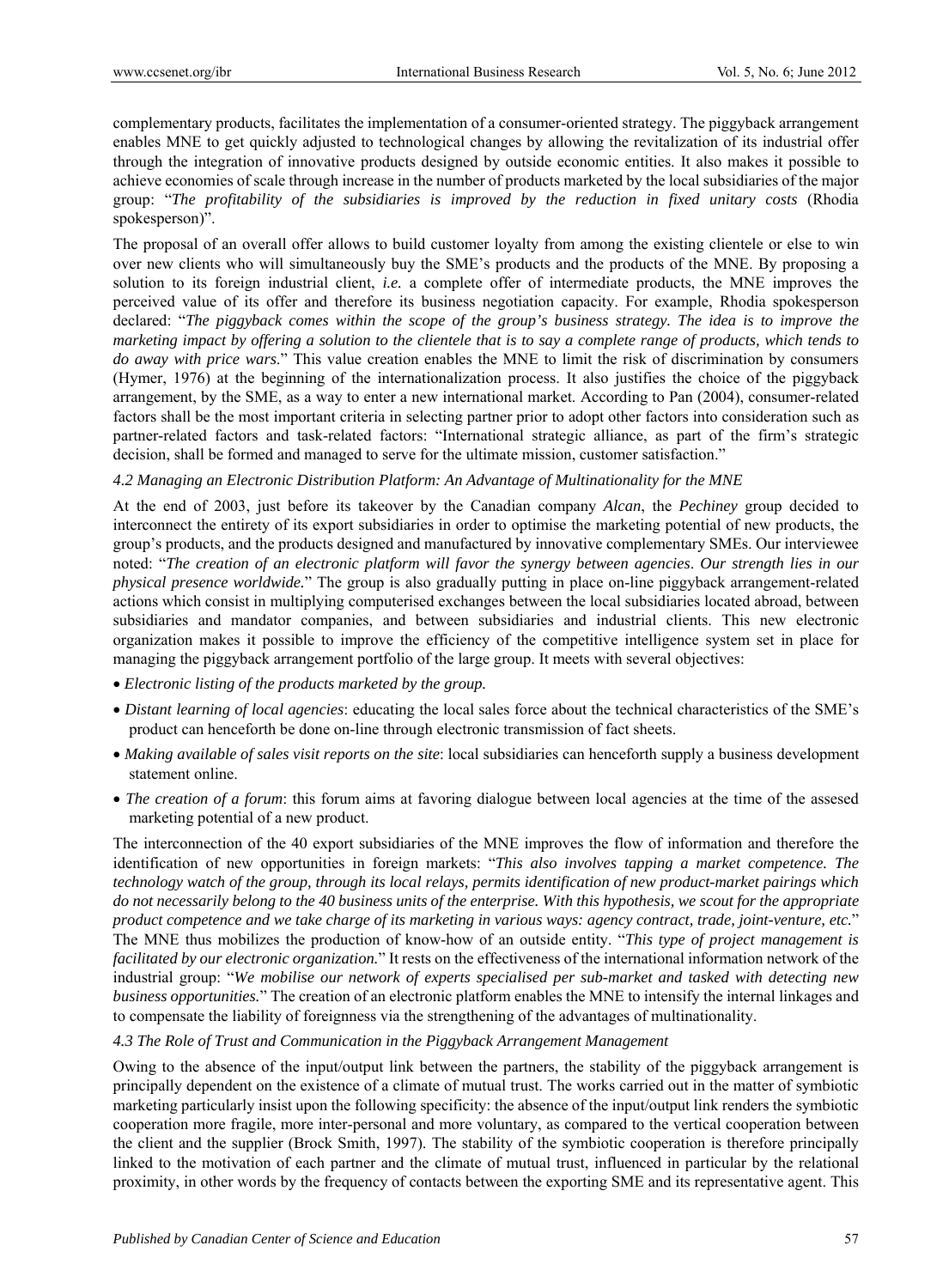relationship between mutual trust and stability of the partnership over time is also applicable to our subject of study. However, it would seem that the voluntarist behaviour of the SME has a specific effect on the development of cooperation and the maximization of the transfer of information from the local subsidiary to the SME. In fact, considering the existence of a plurality of principals represented by the local subsidiary of the MNE, the SME should strive to attract the attention of its business intermediary. Its voluntarist behaviour constitutes a distinct advantage and has an influence on the effectiveness of the business representation, in other words on the time devoted by the local subsidiary specifically to the marketing of the products of the SME.

- "*Inter-personal relations are a guarantee of the success of the agreement. […] The SME should display a voluntary behaviour and therefore operate a follow-up of the work of the local subsidiary* (spokesperson Rhodia)."
- "*The SME should take the initiative for having exchanges. When we did not have any news after a certain amount of time, we used to contact them once again* (spokesperson in a SME)."

The piggyback arrangement also acts as a source of learning for the exporting SME. Access to information is a strategic resource in the internationalization process, and a source of learning for the exporter (De Pelsmacker *et al.*, 2005). This resource will condition not only the foreign market penetration but also the growth prospects of the export company on this new market, thank to the unearthing of the business opportunities. Interorganizational cooperation becomes a strategy geared towards outsourced production of information on the foreign market (Slater & Narver, 2000), which can be supplemented with information generated by official bodies (Toften & Rustad, 2005; Diamantopoulos *et al*., 1993). Cooperation with a native partner in fact facilitates an accelerated learning of the local routines (Barkema *et al*., 1996; Madhok, 1997) which by their very definition constitute an intangible knowledge that is difficult to acquire without the intervention of an on-site relay. The interaction between the exporting SME and the subsidiary of the MNE permits the identification of the foreign clientele and the main competitors, an estimation of growth prospects, and the initiative of the SME in matters of local business customs. More than as an efficient organizational form, interorganizational cooperation can be likened to a strategic resource (Madhok & Tallman, 1998). Madhok (1997) explains seeking recourse to interorganizational cooperation by the failure of the hierarchy. It is not the probability of an opportunistic behaviour that justifies the selection of such a mode of governance but an insufficiency of routines concerning the local customs. The author likens the local know-how to an idiosyncratic capacity. The exporting firm will try, through the interorganizational cooperation, to acquire new knowledge and subsequently incorporate it in routines in consonance with the local context.

Communication contributes in a major way to the building of trust (Mohr & Nevin, 1990; Morgan & Hunt, 1994) and namely within the scope of cooperation between the exporter and the business intermediary (Karunaratna & Johnson, 1997). It may be defined as the sharing, both formal and informal, of significant and timely information (Anderson  $\&$ Narus, 1990), which may be at the origin of a new competitive advantage. Communication constitutes a non-redeployable investment in terms of time and personnel (Ross, Anderson & Weitz, 1997) and allows collection of data on the skills, the manners of proceeding, the objectives and the motivation of the partner. For Das and Teng (1998), a mutual, prompt and open communication favours the development of relational trust considering the interaction process that it generates and based on which the contracting parties institute shared values and standards. The latter will allow the contracting party to better comprehend its partner's objectives, and in other words the motives of its conduct. Communication is a process of adjustment through which individuals jointly fashion their relationship (Van de Ven & Walker, 1984). In the piggyback arrangement, the exchange of information is facilitated by the existence of a sectorial culture that is common to the SME and the local subsidiary. The inter-relationships in terms of business (technical expertise and client expertise) in fact favour the emergence of shared significations (Van de Ven & Walker, 1984).

Furthermore, communication tends to even out any possible conflicts between partners and facilitates the collection of data on the skills and motivations of the co-contracting party. In other words, the exchange of information enables the update of expectations from the partner. Nevertheless, as per Anderson and Weitz (1989), the frequency of inter-personal relations tends to decrease with the development of mutual trust. The strengthening of trust in the course of time ends up with putting in place of an "efficient communication". This implies that once trust has been established, the intensity of communication diminishes in the course of time. The contracting parties then content themselves with taking stock of the situation from time to time: "*[…] older relationships involve less communication rather than more, […] suggesting the parties have developed such a good understanding of each other that they can make their points more efficiently (i.e. with a lower level of communication).*" Intensive at the beginning of the relationship, communication becomes steady with the strengthening of mutual trust. This relational characteristic can also be observed in the case of the piggyback arrangement: "*Trust contributes to the success of the agreement, this is highly important. We meet together and take stock. […] We discuss, we agree with each other on certain points and then we*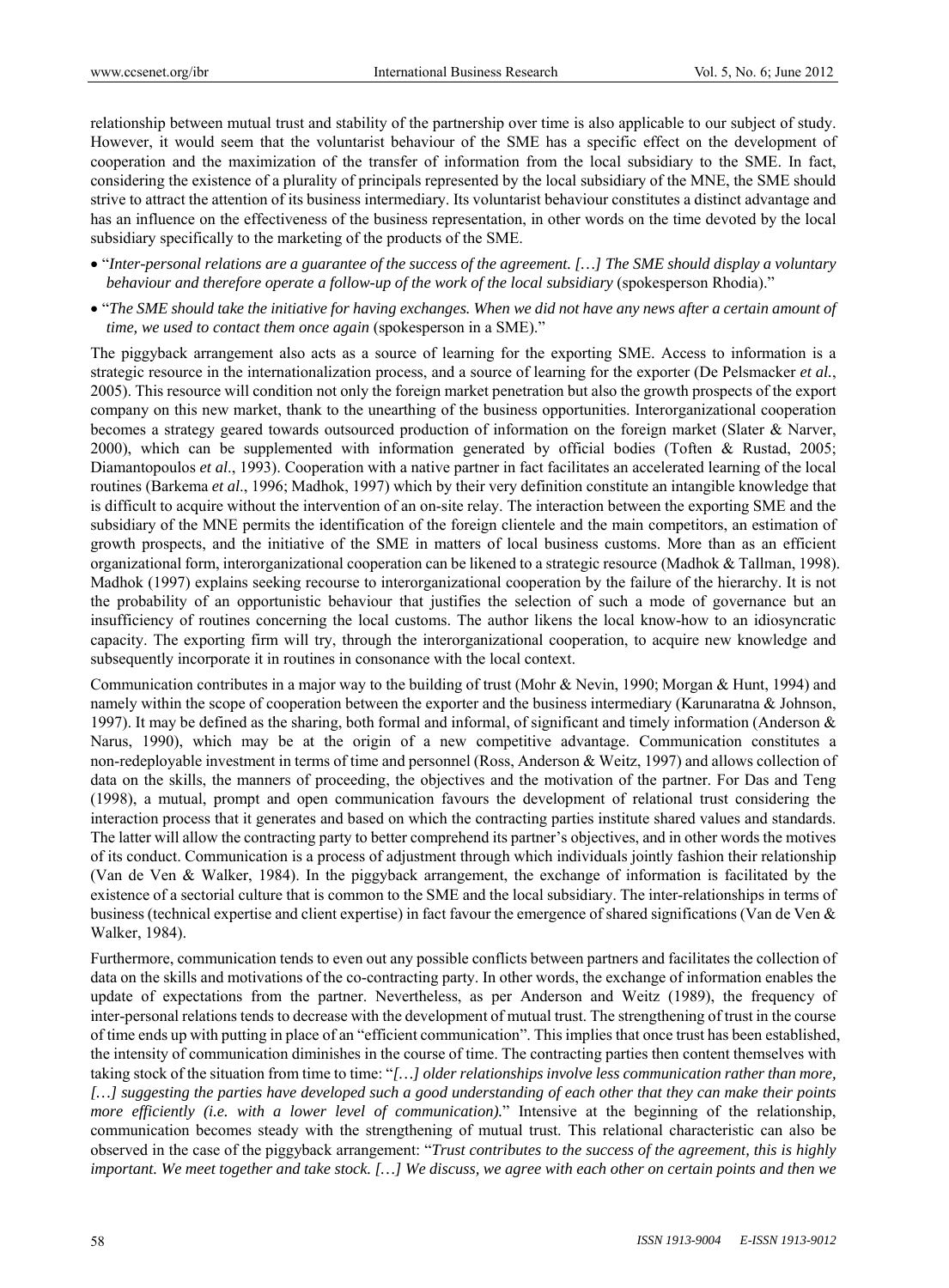*just let it get on with itself. It is to do with feeling* (spokesperson in a SME)." Trust and communication therefore maintain a mutual relationship. Communication brings about trust which, on its part, influences communication.

## **5. Conclusion, Theoretical and Managerial Contributions and Research Limitations**

This research devoted to the link between alliance portfolio of the MNE and reduction of the liability of foreignness, through the example of the piggyback arrangements, has made it possible to generate several results:

- 1/ The liability of foreignness can be offset thanks to the development of two types of sustainable competitive advantages for the MNE: a firm-specific advantage and an advantage of multinationality. In the case of piggyback arrangements, the ability to constitute and to manage a portfolio of external resources generates a firm-specific advantage. The constitution and maintenance of a slack of partnership resources facilitates the passage from information to action, *i.e.* the capacity to seize market opportunities. Moreover, the competitive intelligence of the MNE is enhanced by the virtualization of its international distribution system, owing to the electronic inter-connection of all the subsidiaries established abroad. The creation of this electronic distribution platform, by intensifying the internal linkages, strengthens the advantages which are linked to multinationality.
- 2/ The viability and the efficacy of the piggyback arrangement depend on the intensity of the interaction between the SME and the local subsidiary and therefore on the establishment of a climate of mutual trust between partners. The voluntarist behaviour of the SME has a very specific effect on the maximization of the information transfer brought about by the piggyback arrangement and on its viability.

The main theoretical contribution of this research is the study of a particular form of symbiotic marketing and its issues in terms of sustainable competitive advantages on foreign markets. This specific form of interorganizational cooperation has been the subject of various works: one thus speaks indifferently of "co-marketing alliances" (Bucklin & Sengupta, 1993), of "selling alliances" (Brock Smith, 1997; Brock Smith & Barclay, 1997), or even of "lateral partnerships" (Morgan & Hunt, 1994). Symbiotic marketing is used to optimize the downstream links of the value chain: marketing, sales and client services. The aim of this paper is to focus on the strategic issues of symbiotic partnerships between exporting innovative SMEs and MNEs on foreign industrial markets. The study of the nature of competitive advantages generated by such partnerships is essential. According to the literature dedicated to the liability of foreignness, MNEs need to develop some compensation mechanisms to overcome this liability (Zaheer, 1995). In other terms, MNEs need to provide their subunits with some sustainable competitive advantages over local firms which may be some "firm-specific advantages" or some "advantages of multinationality" (Nachum, 2003). Therefore, this literature facilitates the understanding of the nature of competitive advantages which may be developed on a foreign market to compete successfully against local firms. It is particularly relevant for our analysis of competitive advantages generated by a piggyback arrangement portfolio since this portfolio of external complementary resources is used to cover new market needs on foreign markets. Note that the liability of foreignness is apprehended dynamically in this research. Indeed, our aim is to understand how the liability of foreignness of the MNE can be offset in a sustainable way on a foreign market. We focus on the sustainability of competitive advantages generated by the existence for the MNE of a portfolio of external complementary resources. Such a portfolio is based on the development of partnerships concluded with small innovative partners. This qualitative research allowed the construction of two research propositions dedicated to the strategic issues for the MNE of developing a piggyback arrangement portfolio:

- *P1: Piggyback arrangement portfolio generates a firm-specific advantage for the MNE over local firms.* 

# - *P2: Piggyback arrangement portfolio generates an advantage of multinationality for the MNE over local firms.*

This research is also characterised by two categories of managerial contributions: contributions directed towards managers of SMEs and contributions directed towards managers of MNEs. It in fact allows to raise awareness among the managers of SMEs about co-marketing practices and more specifically as regards the stakes involved in piggyback arrangements in an accelerated learning of foreign markets. It also allows to raise awareness among the managers of MNEs about:

- the strategic stakes of alliance portfolios in the development of competitive advantages on foreign markets;
- the importance of putting in place of a sustainable management of partnership resources, a condition for the passage from information to action within the context of solution selling on foreign markets.

The small number of enterprises sought out within the scope of this study constitutes the main limitation of this research. Given the small number of French export SMEs concerned by the practice of the piggyback arrangement, this weak point can be minimised only through an endeavour aimed at analytical generalization (Yin, 1990), *i.e.* by an increase in the number of case studies dedicated to this practice. Furthermore, our research study, conducted solely on French territory, does not allow us to give an account of a possible utilization of piggyback arrangements in other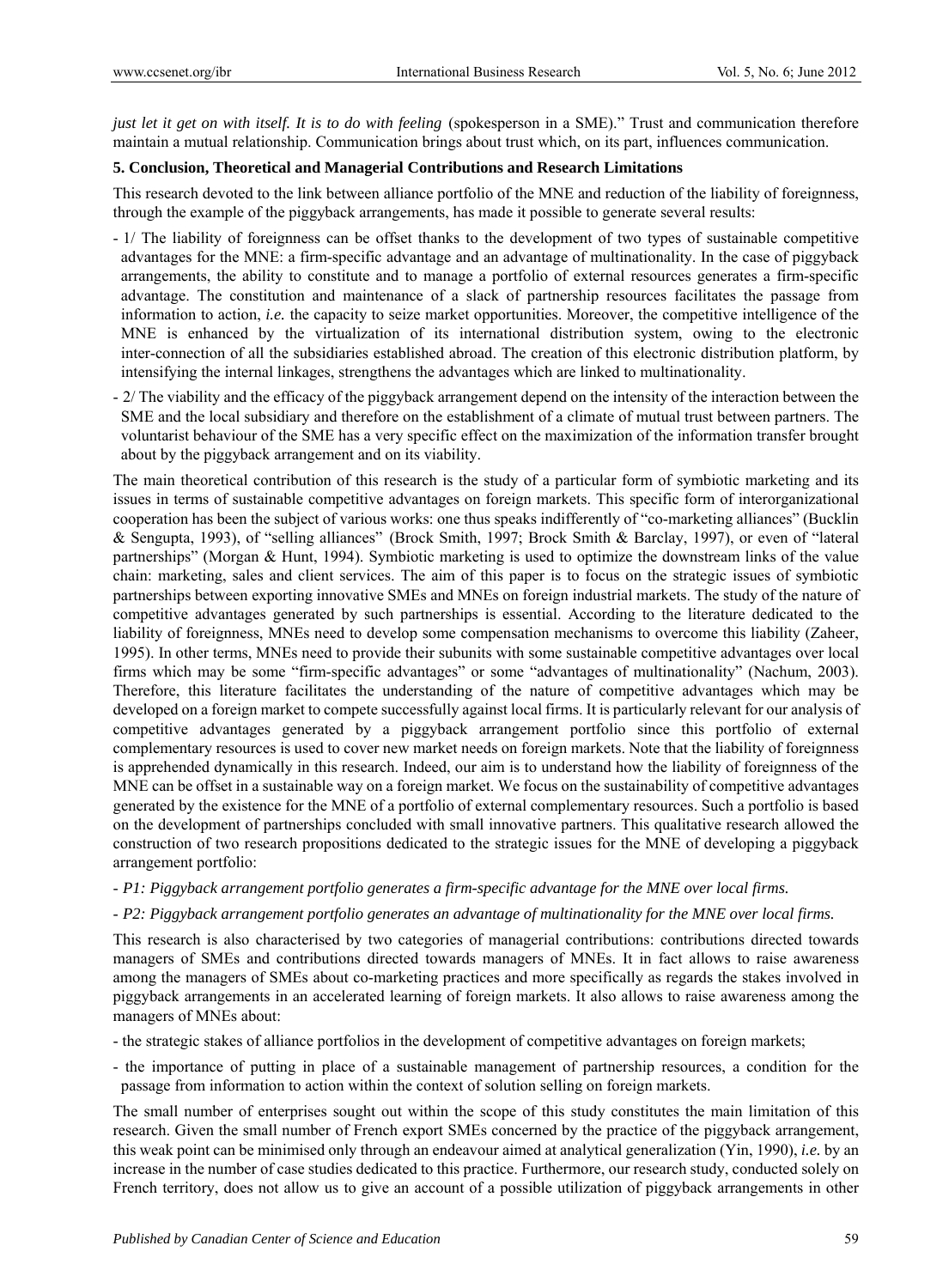countries. Are French industrialists the only ones to resort to this type of symbiotic marketing? What is the situation in the rest of Europe and on extra-European markets?

#### **References**

Adler, L. (1966). Symbiotic marketing. *Harvard Business Review,* November-December, 29-41.

Anderson, E., & Weitz, B. (1989). Determinants of continuity in conventional industrial channel dyads. *Marketing Science, 8*(4), 310-323. http://dx.doi.org/10.1287/mksc.8.4.310

Anderson, J. C., & Narus, J. A. (1990). A model of distributor firm and manufacturer firm working partnerships. *Journal of Marketing, 54*(1), 42-58. http://dx.doi.org/10.2307/1252172

Barkema, H. G., Bell, J. H. J., & Pennings, J. M. (1996). Foreign entry, cultural barriers and learning. *Strategic Management Journal, 17*, 151-166.

http://dx.doi.org/10.1002/(SICI)1097-0266(199602)17:2<151::AID-SMJ799>3.3.CO;2-Q

Barney, J. B., & Hansen, M. H. (1995). Trustworthiness as a source of competitive advantage. *Strategic Management Journal, 15*, 175-190. http://dx.doi.org/10.1002/smj.4250150912

Bosworth, M. T. (1995). *Solution selling, creating buyers in difficult selling markets*. New York: McGraw-Hill.

Bowersox, D., Cooper, M., Lambert, D., & Taylor, D. (1980). *Management in marketing channels*. New-York: McGraw Hill.

Brock Smith, J. (1997). Selling alliances: issues and insights. *Industrial Marketing Management, 26*, 149-161. http://dx.doi.org/10.1016/S0019-8501(96)00116-2

Brock Smith, J., & Barclay, D. W. (1997). The effects of organizational differences and trust on the effectiveness of selling partner relationships. *Journal of Marketing, 61*(1), 3-21. http://dx.doi.org/10.2307/1252186

Bucklin, L. P., & Sengupta, S. (1993). Organizing successful co-marketing alliances. *Journal of Marketing, 57*, 32-46. http://dx.doi.org/10.2307/1252025

Bueno Merino, P. (2003). Portage commercial et PMI exportatrice: nature et déterminants de la création de valeur. *Revue Internationale PME, 16*(2), 83-104.

Calof, J. L., & Skinner, B. (1999). Government's role in competitive intelligence: what's happening in Canada?. *Competitive Intelligence Magazine, 2*(2), 20-23.

Chen, H., Griffith, D. A., & Hu, M. Y. (2006). The influence of liability of foreignness on market entry strategies: an illustration of market entry in China. *International Marketing Review, 23*(6), 636-649. http://dx.doi.org/10.1108/02651330610712148

Das, T. K., & Teng, B.-S. (1998). Between trust and control: developing confidence in partner cooperation in alliances. *Academy of Management Review, 23*(3), 491-512. http://dx.doi.org/10.2307/259291

De Pelsmacker, P., Muller, M.-L., Viviers, W., Saayman, A., Cuyvers, L., & Jegers, M. (2005). Competitive intelligence practices of South Africa and Belgian exporters. *Marketing Intelligence and Planning, 23*(6), 606-620. http://dx.doi.org/10.1108/02634500510624156

Diamantopoulos, A., Schlegelmilch, B. B., & Tse, K. Y. K. (1993). Understanding the role of export marketing assistance: empirical evidence and research needs. *European Journal of Marketing, 27*(4), 5-18. http://dx.doi.org/10.1108/03090569310038085

Eades, K. M. (2004). *The new solution selling*. New York: McGraw-Hill.

Glaser, B. G., & Strauss, A. L. (1967). *The discovery of grounded theory: strategies for qualitative research*. New York: Aldine de Gruyter.

Gulati, R. (1999). Network location and learning: the influence of network resources and firm capabilities on alliance formation. *Strategic Management Journal, 20*(5), 397-420. http://dx.doi.org/10.1002/(SICI)1097-0266(199905)20:5<397::AID-SMJ35>3.0.CO;2-K

Huster, M. (2005). Marketing intelligence: a first mover advantage. *Competitive Intelligence Magazine, 8*(2), 13-17.

Hymer, S. H. (1976). *The international operations of national firms: a study of direct investment.* Cambridge, MA: MIT Press.

Johanson, J., & Vahlne, J.-E. (2009). The Uppsala internationalization process model revisited: from liability of foreignness to liability of outsidership. *Journal of International Business Studies, 40*, 1411-1431. http://dx.doi.org/10.1057/jibs.2009.24